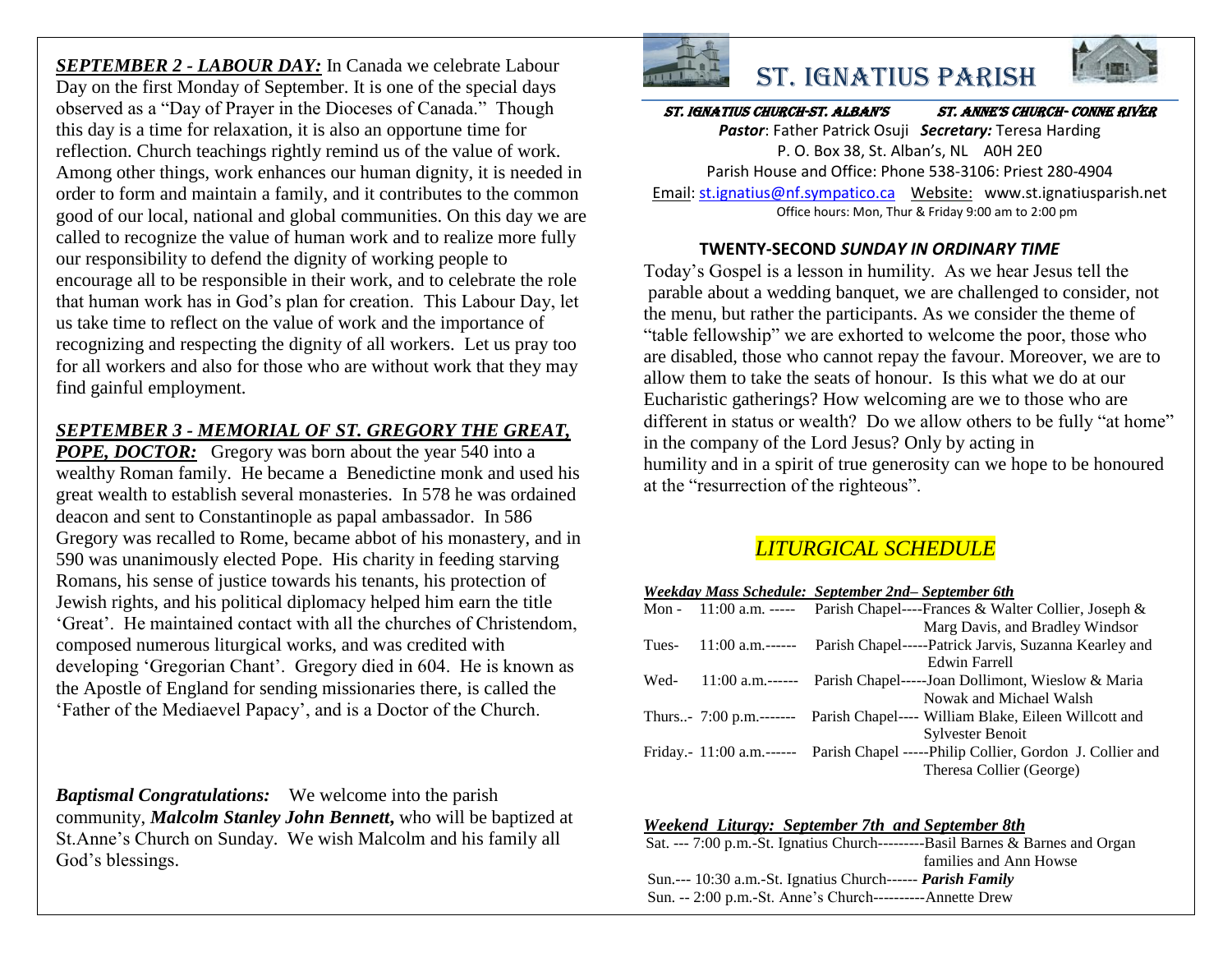# MiniStrieS' SChedule for Weekend MASSeS

| <b>DATE</b>               | <b>Sacristan</b> | Reader                       | <b>Collectors</b>                            | <i>Eucharistic</i><br><b>Minister</b> | <b>Altar</b><br><b>Servers</b> | <b>Music</b>         |
|---------------------------|------------------|------------------------------|----------------------------------------------|---------------------------------------|--------------------------------|----------------------|
| Aug<br>31 <sub>th</sub>   | Meg<br>Jenny     | Audrey D<br>Ann <sub>B</sub> | Monica K<br>Anthony W                        | Jessica S                             | Edith $\&$<br>Patsy            | Julie-Ann<br>Chrissy |
| <b>Sept</b><br>1st        | Teresa<br>Ann    | Valerie H                    | Clarence Davis<br>George Davis<br>Mike Snook | Ralph B                               | Kevin $&$<br><b>Brenda</b>     | Lenora               |
| <b>Sept</b><br>7th        | Teresa<br>Ann    | Gerry<br>Cox                 | Kevin O<br>Gerard S<br>Finton O              | Christine H                           | Maggie $&$<br>Pat              |                      |
| <b>Sept</b><br><b>gth</b> | Mary<br>Patsy    | Philomena<br>S               | Clarence D<br>George D<br>Mike Snook         | Genevieve T                           | Anthony $&$<br>George          |                      |

#### *Weekly Parish Income*

| St. Ignatius Church | \$1025.35 | Mass Stipend              | \$70.00  |
|---------------------|-----------|---------------------------|----------|
| St. Anne's Church   | \$114.00  | Marriage Stipend \$200.00 |          |
| Chase The Ace       | \$315.00  | Candles                   | \$167.05 |

**Chase The Ace:** Held every Friday 7:00 pm at the RC Legion. Tickets are \$5.00 each. This fundraiser is open to all persons 19 years and older. Number of cards remaining is **21. \$3501.00 Jackpot**

|                   | Stipends: (as recommended by the Diocese) Certificates (copy) |                     |  |  |
|-------------------|---------------------------------------------------------------|---------------------|--|--|
| Funerals \$200.00 |                                                               | Baptism \$5.00      |  |  |
| Weddings \$200.00 |                                                               | Confirmation \$5.00 |  |  |
| Baptism \$25.00   |                                                               | Communion \$5.00    |  |  |

*Life is a pilgrim journey full of doubts, difficulties and tensions. Heaven is at the end of the road; salvation is offered to all, but it is not given freely.*

### *WELCOME TO ST. IGNATIUS PARISH AND ST. ANNE'S CHURCH :*

*We are glad that you are here with us this morning. It is our hope that you experience the love of Christ this morning and His presence during our worship.*

*"Where two or three come together in my name, there I am with them"*

*Matt 18:20*

*Holy Communion at home*: If you or someone you know who would like to receive Holy Communion in their home, you are asked to please inform Father Patrick 280-4904, or telephone the Parish office 538-3106. The Body of Christ is often such an important part of people's lives, so when they are sick or unable to attend Mass, I would gladly bring them Holy Communion............................ Father Patrick Osuji

*Exposition of the Blessed Sacrament:* On the first Friday of each month, there will be an exposition of the Blessed Sacrament at the Parish Chapel at 10:30 am. Mass to follow at 11:00 am. The dates are Aug  $2<sup>nd</sup>$ , Sept  $6<sup>th</sup>$ , Oct  $4<sup>th</sup>$ , Nov  $1<sup>st</sup>$ , and Dec  $6<sup>th</sup>$ 

Sept 27-Oct 7: **Pilgrimage to Medjugorje where Our Lady has been appearing daily for 38 years.** Cost of \$2095 (+ \$675 airport taxes/security/fuel surcharges) includes airfare from the Maritimes, (twin or triple) accommodation, daily breakfast & dinner and experienced local guide. (Optional single room supplement, \$200/p.) **INFO:** Hector Caissie at hectorcaissie@hotmail.ca or (506) 857-2295.

If any parishioner has school yearbooks for the Roman Catholic Schools which they are willing to donate to the Diocesan Archives, we would be pleased to accept them as it is part of our educational history which we need represented in our Archival Collection. They can be brought to your local parish office who will arrange to send them to the Archives. If you have any questions, please contact Denise Howse at 709-489-4019